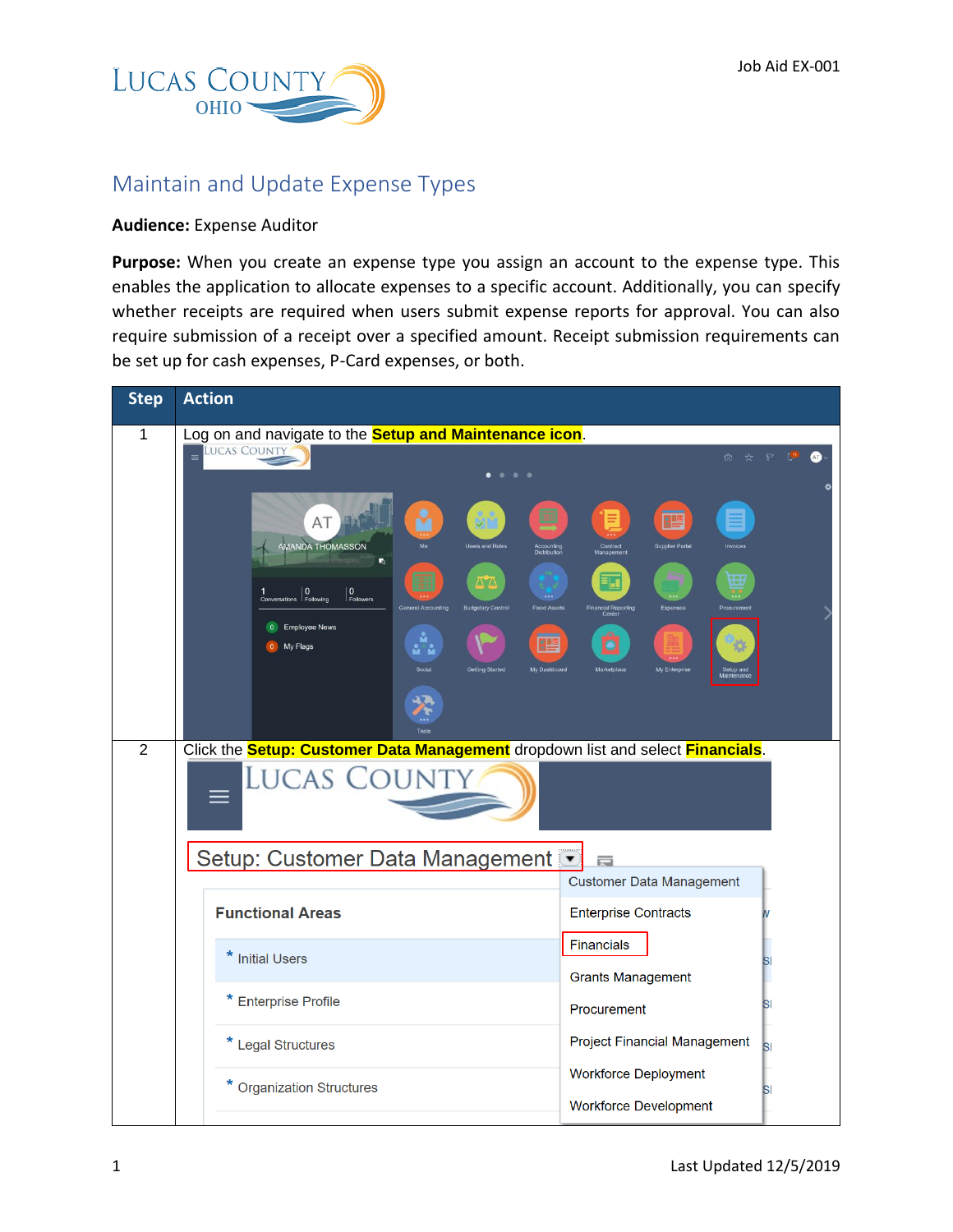

| 3      | In the search field on the top type "Manage Expense Report Templates" and click search<br>icon.                                                                                 |                           |                                                       |                                                                          |                                |                              |                                               |
|--------|---------------------------------------------------------------------------------------------------------------------------------------------------------------------------------|---------------------------|-------------------------------------------------------|--------------------------------------------------------------------------|--------------------------------|------------------------------|-----------------------------------------------|
|        | Lucas Count<br>$\equiv$                                                                                                                                                         |                           |                                                       |                                                                          |                                |                              |                                               |
|        | Setup: Financials ● ■                                                                                                                                                           |                           |                                                       |                                                                          |                                |                              |                                               |
|        | <b>Functional Areas</b>                                                                                                                                                         | View Configuration        | <b>Search Tasks</b>                                   | Manage Expense Report Templates                                          |                                |                              | Q                                             |
|        | * Initial Users                                                                                                                                                                 | Shared                    | <b>Initial Users</b>                                  |                                                                          |                                |                              |                                               |
|        | * Enterprise Profile                                                                                                                                                            | Shared                    | View $\bullet$ Format $\bullet$                       | Freeze                                                                   |                                | Detach + Wrap                | Sho                                           |
| 4      | Click on the <b>Manage Expense Report Templates</b> Link.                                                                                                                       |                           |                                                       |                                                                          |                                |                              |                                               |
|        | <b>LUCAS COUNTY</b>                                                                                                                                                             |                           |                                                       |                                                                          |                                |                              |                                               |
|        | Setup: Financials • F                                                                                                                                                           |                           |                                                       |                                                                          |                                |                              |                                               |
|        | <b>Functional Areas</b>                                                                                                                                                         | <b>View Configuration</b> | Search Tasks   Manage Expense Report Templates        |                                                                          |                                |                              |                                               |
|        | * Initial Users                                                                                                                                                                 | Shared                    | <b>Expenses</b>                                       |                                                                          |                                |                              |                                               |
|        | * Enterprise Profile                                                                                                                                                            | Shared I                  | View $\blacktriangledown$ Format $\blacktriangledown$ |                                                                          |                                |                              | Freeze <b>Freeze Detach</b> I Wrap Show       |
|        | * Legal Structures                                                                                                                                                              | Shared                    | Task                                                  |                                                                          |                                |                              |                                               |
|        | * Financial Reporting Structures                                                                                                                                                | Shared                    |                                                       | Manage Expense Report Templates<br><b>Manage Expenses System Options</b> |                                |                              |                                               |
|        | $\star$ Canaral Ladone                                                                                                                                                          |                           |                                                       |                                                                          |                                |                              |                                               |
|        | The <b>Manage Expense Report Templates</b> window opens.                                                                                                                        |                           |                                                       |                                                                          |                                |                              |                                               |
| 5<br>6 | Click Search button. Various templates will display in the Search Results.                                                                                                      |                           |                                                       |                                                                          |                                |                              |                                               |
|        | Click on the desired Expense Template to manage. Click the <b>edit</b> pencil.<br>lucas Count                                                                                   |                           |                                                       |                                                                          | m                              |                              |                                               |
|        | Manage Expense Report Templates                                                                                                                                                 |                           |                                                       |                                                                          |                                |                              |                                               |
|        | ⊿ Search<br>Name<br>Effective Start Date m/d/yy                                                                                                                                 |                           |                                                       |                                                                          |                                |                              | Advanced Saved Search All Expense Templates V |
|        | Effective End Date midlyy<br><b>Description</b>                                                                                                                                 | 陷<br>ũ.                   |                                                       |                                                                          |                                |                              |                                               |
|        | Business Unit Lucas County<br>Default Template Only<br>$\sim$                                                                                                                   |                           |                                                       |                                                                          |                                |                              |                                               |
|        |                                                                                                                                                                                 |                           |                                                       |                                                                          |                                |                              | Search Reset Save                             |
|        |                                                                                                                                                                                 |                           |                                                       |                                                                          |                                |                              |                                               |
|        | ▲ Search Results<br>※ 罪 評 m Detach<br>$\mathscr{S}$<br>Actions $\blacktriangledown$ View $\blacktriangledown$ Format $\blacktriangledown$                                       |                           |                                                       |                                                                          |                                |                              |                                               |
|        | Name<br><b>Description</b>                                                                                                                                                      |                           | <b>Business Unit</b>                                  | <b>Default</b><br><b>Template</b>                                        | <b>Effective Start</b><br>Date | <b>Effective End</b><br>Date | <b>Last Updated</b><br>Date                   |
|        | <b>BODD Travel</b><br>Travel Template for BODD                                                                                                                                  |                           | <b>Lucas County</b>                                   |                                                                          | 1/1/19                         |                              | 8/15/19                                       |
|        | <b>BOE Travel</b><br>Board of Elections Travel<br><b>CSB Travel Policy</b>                                                                                                      |                           | <b>Lucas County</b>                                   |                                                                          | 1/1/19<br>1/1/19               |                              | 7/10/19<br>8/15/19                            |
|        | Travel Template for CSB<br>Common Pleas Travel                                                                                                                                  |                           | Lucas County<br>Lucas County                          |                                                                          | 1/1/19                         |                              | 8/15/19                                       |
|        | <b>LSWCD Travel</b>                                                                                                                                                             |                           | Lucas County                                          |                                                                          | 1/1/19                         |                              | 7/29/19                                       |
|        | Lucas Purchase Card<br>Expense Template for P-Card purchases                                                                                                                    |                           | Lucas County                                          |                                                                          | 1/1/19                         |                              | 8/19/19                                       |
|        | Expense Template For Travel Related Expenses<br><b>Lucas Travel</b><br>Mental Health and Recovery Travel Travel Template for Lucas County Mental Health and Recovery Department |                           | <b>Lucas County</b>                                   |                                                                          | 1/1/19<br>1/1/19               |                              | 7/10/19<br>7/10/19                            |
|        | <b>OLNDR Travel</b>                                                                                                                                                             |                           | <b>Lucas County</b><br>Lucas County                   |                                                                          | 1/1/19                         |                              | 8/19/19                                       |
|        | <b>TLCHD Travel</b>                                                                                                                                                             |                           | Lucas County                                          | Ø                                                                        | 1/1/19                         |                              | 8/19/19                                       |
|        | Columns Hidden 3                                                                                                                                                                |                           |                                                       |                                                                          |                                |                              |                                               |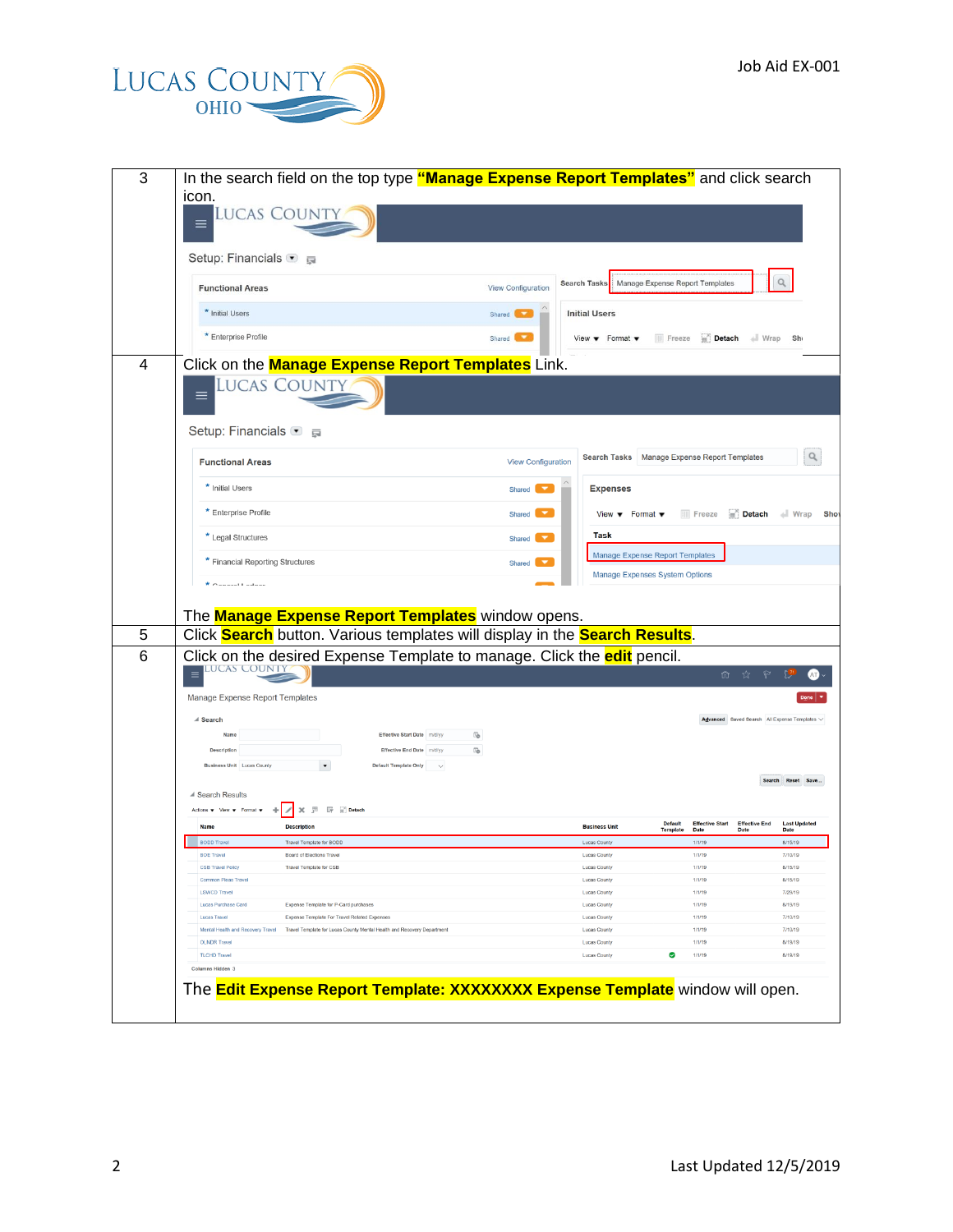

| 命<br><b>AT</b><br>Edit Expense Report Template: TLCHD Travel<br>Save and Close<br>G<br>* Name TLCHD Travel<br>* Effective Start Date 1/1/19<br>Effective End Date m/d/yy<br>Description<br><b>Business Unit Lucas County</b><br>U Set as defaul<br>Expense Types Card Expense Type Mapping Receipt Requirement Expense Fields<br>View ▼ Format ▼ → / ※   罪 評 Metach<br><b>Effective Start Effective End</b><br>Itemization<br>Itemization<br><b>Description</b><br>Nam<br>Category<br>Date<br><b>Behavior</b><br>Only Type<br>Date<br>Lunch<br>Θ<br>1/19/19<br>Meals<br>Disabled<br>Airfare<br>1/1/19<br>Airfare<br>Disabled<br>Baggage Fee<br>1/19/19<br>Airfare<br>Disabled<br>Θ<br>1/19/19<br><b>Rreakfast</b><br>Meals<br>Disabled<br>8<br>The <b>Edit Expense Type</b> window opens.<br><b>Edit Expense Type: Airfare</b><br>$\vee$ $\,$ $\,$ $\,$ $\,$ $\,$<br>Save Save and Close Cancel<br>4 Airfare<br>" Name Airfare<br>Effective Start Date 01-01-2019<br>6à<br>Effective End Date mm-dd-ww<br><b>Description</b><br>ũà<br>Category Airfan<br>$^{\bullet}$ GL Account 000000 $\bullet$<br><b>Tax Classification Code</b><br>This expense type used in itemization only<br>Itemization Project Expenditure Type Mapping Receipt Requirement Policies Expense Fields<br>Itemization Enabled ~<br>View ▼ 四 四 全 Detach<br><b>Expense Type</b><br><b>Effective End Date</b><br>Include<br><b>Baggage Fee</b><br><b>Taxes and Fees</b><br>✓<br><b>Ticket Price</b><br>ᢦ<br>Breakfast<br>0<br>Bus/Shuttle / Train Fare<br>0<br>Car Rental<br>0<br>0<br><b>Conference Materials</b><br>You can make any of the following changes/updates below to an expense type on the<br>9<br>Itemization tab.<br>Enter the <b>Effective End Date</b> in the field, if you want to end date the expense type.<br>Change the <b>Description</b><br>Change the <b>GL Account</b><br>Change the <b>Itemization Level</b><br>You can make any of the following changes/updates below to an expense type on the Receipt<br>10<br>Requirement tab.<br>Modify Require Receipts for Cash Expense Lines setting<br>Modify Require Receipts for Corporate Card Expense Lines setting<br>$\bullet$<br>Modify Apply Receipt Requirement Rules to Negative Expense Lines setting<br>Modify <b>Display receipt missing policy warning to user</b> setting<br>11<br>You can make any of the following changes/updates below to an expense type on the Policies<br>tab.<br>Modify <b>Expense Policy</b> setting<br>Modify <b>Attendees Policy</b> setting<br>Modify Preferred Agency Policy setting<br>$\bullet$<br>Modify Preferred Merchant Policy setting<br>$\bullet$<br>Modify <b>Passenger</b> Setting<br>$\bullet$ | 7 | Expense Types display. Click on one of the expense types <b>Name</b> hyperlinks. |  |  |  |
|-------------------------------------------------------------------------------------------------------------------------------------------------------------------------------------------------------------------------------------------------------------------------------------------------------------------------------------------------------------------------------------------------------------------------------------------------------------------------------------------------------------------------------------------------------------------------------------------------------------------------------------------------------------------------------------------------------------------------------------------------------------------------------------------------------------------------------------------------------------------------------------------------------------------------------------------------------------------------------------------------------------------------------------------------------------------------------------------------------------------------------------------------------------------------------------------------------------------------------------------------------------------------------------------------------------------------------------------------------------------------------------------------------------------------------------------------------------------------------------------------------------------------------------------------------------------------------------------------------------------------------------------------------------------------------------------------------------------------------------------------------------------------------------------------------------------------------------------------------------------------------------------------------------------------------------------------------------------------------------------------------------------------------------------------------------------------------------------------------------------------------------------------------------------------------------------------------------------------------------------------------------------------------------------------------------------------------------------------------------------------------------------------------------------------------------------------------------------------------------------------------------------------------------------------------------------------------------------------------------------------------------------------------------------------------------------------|---|----------------------------------------------------------------------------------|--|--|--|
|                                                                                                                                                                                                                                                                                                                                                                                                                                                                                                                                                                                                                                                                                                                                                                                                                                                                                                                                                                                                                                                                                                                                                                                                                                                                                                                                                                                                                                                                                                                                                                                                                                                                                                                                                                                                                                                                                                                                                                                                                                                                                                                                                                                                                                                                                                                                                                                                                                                                                                                                                                                                                                                                                                 |   |                                                                                  |  |  |  |
|                                                                                                                                                                                                                                                                                                                                                                                                                                                                                                                                                                                                                                                                                                                                                                                                                                                                                                                                                                                                                                                                                                                                                                                                                                                                                                                                                                                                                                                                                                                                                                                                                                                                                                                                                                                                                                                                                                                                                                                                                                                                                                                                                                                                                                                                                                                                                                                                                                                                                                                                                                                                                                                                                                 |   |                                                                                  |  |  |  |
|                                                                                                                                                                                                                                                                                                                                                                                                                                                                                                                                                                                                                                                                                                                                                                                                                                                                                                                                                                                                                                                                                                                                                                                                                                                                                                                                                                                                                                                                                                                                                                                                                                                                                                                                                                                                                                                                                                                                                                                                                                                                                                                                                                                                                                                                                                                                                                                                                                                                                                                                                                                                                                                                                                 |   |                                                                                  |  |  |  |
|                                                                                                                                                                                                                                                                                                                                                                                                                                                                                                                                                                                                                                                                                                                                                                                                                                                                                                                                                                                                                                                                                                                                                                                                                                                                                                                                                                                                                                                                                                                                                                                                                                                                                                                                                                                                                                                                                                                                                                                                                                                                                                                                                                                                                                                                                                                                                                                                                                                                                                                                                                                                                                                                                                 |   |                                                                                  |  |  |  |
|                                                                                                                                                                                                                                                                                                                                                                                                                                                                                                                                                                                                                                                                                                                                                                                                                                                                                                                                                                                                                                                                                                                                                                                                                                                                                                                                                                                                                                                                                                                                                                                                                                                                                                                                                                                                                                                                                                                                                                                                                                                                                                                                                                                                                                                                                                                                                                                                                                                                                                                                                                                                                                                                                                 |   |                                                                                  |  |  |  |
|                                                                                                                                                                                                                                                                                                                                                                                                                                                                                                                                                                                                                                                                                                                                                                                                                                                                                                                                                                                                                                                                                                                                                                                                                                                                                                                                                                                                                                                                                                                                                                                                                                                                                                                                                                                                                                                                                                                                                                                                                                                                                                                                                                                                                                                                                                                                                                                                                                                                                                                                                                                                                                                                                                 |   |                                                                                  |  |  |  |
|                                                                                                                                                                                                                                                                                                                                                                                                                                                                                                                                                                                                                                                                                                                                                                                                                                                                                                                                                                                                                                                                                                                                                                                                                                                                                                                                                                                                                                                                                                                                                                                                                                                                                                                                                                                                                                                                                                                                                                                                                                                                                                                                                                                                                                                                                                                                                                                                                                                                                                                                                                                                                                                                                                 |   |                                                                                  |  |  |  |
|                                                                                                                                                                                                                                                                                                                                                                                                                                                                                                                                                                                                                                                                                                                                                                                                                                                                                                                                                                                                                                                                                                                                                                                                                                                                                                                                                                                                                                                                                                                                                                                                                                                                                                                                                                                                                                                                                                                                                                                                                                                                                                                                                                                                                                                                                                                                                                                                                                                                                                                                                                                                                                                                                                 |   |                                                                                  |  |  |  |
|                                                                                                                                                                                                                                                                                                                                                                                                                                                                                                                                                                                                                                                                                                                                                                                                                                                                                                                                                                                                                                                                                                                                                                                                                                                                                                                                                                                                                                                                                                                                                                                                                                                                                                                                                                                                                                                                                                                                                                                                                                                                                                                                                                                                                                                                                                                                                                                                                                                                                                                                                                                                                                                                                                 |   |                                                                                  |  |  |  |
|                                                                                                                                                                                                                                                                                                                                                                                                                                                                                                                                                                                                                                                                                                                                                                                                                                                                                                                                                                                                                                                                                                                                                                                                                                                                                                                                                                                                                                                                                                                                                                                                                                                                                                                                                                                                                                                                                                                                                                                                                                                                                                                                                                                                                                                                                                                                                                                                                                                                                                                                                                                                                                                                                                 |   |                                                                                  |  |  |  |
|                                                                                                                                                                                                                                                                                                                                                                                                                                                                                                                                                                                                                                                                                                                                                                                                                                                                                                                                                                                                                                                                                                                                                                                                                                                                                                                                                                                                                                                                                                                                                                                                                                                                                                                                                                                                                                                                                                                                                                                                                                                                                                                                                                                                                                                                                                                                                                                                                                                                                                                                                                                                                                                                                                 |   |                                                                                  |  |  |  |
|                                                                                                                                                                                                                                                                                                                                                                                                                                                                                                                                                                                                                                                                                                                                                                                                                                                                                                                                                                                                                                                                                                                                                                                                                                                                                                                                                                                                                                                                                                                                                                                                                                                                                                                                                                                                                                                                                                                                                                                                                                                                                                                                                                                                                                                                                                                                                                                                                                                                                                                                                                                                                                                                                                 |   |                                                                                  |  |  |  |
|                                                                                                                                                                                                                                                                                                                                                                                                                                                                                                                                                                                                                                                                                                                                                                                                                                                                                                                                                                                                                                                                                                                                                                                                                                                                                                                                                                                                                                                                                                                                                                                                                                                                                                                                                                                                                                                                                                                                                                                                                                                                                                                                                                                                                                                                                                                                                                                                                                                                                                                                                                                                                                                                                                 |   |                                                                                  |  |  |  |
|                                                                                                                                                                                                                                                                                                                                                                                                                                                                                                                                                                                                                                                                                                                                                                                                                                                                                                                                                                                                                                                                                                                                                                                                                                                                                                                                                                                                                                                                                                                                                                                                                                                                                                                                                                                                                                                                                                                                                                                                                                                                                                                                                                                                                                                                                                                                                                                                                                                                                                                                                                                                                                                                                                 |   |                                                                                  |  |  |  |
|                                                                                                                                                                                                                                                                                                                                                                                                                                                                                                                                                                                                                                                                                                                                                                                                                                                                                                                                                                                                                                                                                                                                                                                                                                                                                                                                                                                                                                                                                                                                                                                                                                                                                                                                                                                                                                                                                                                                                                                                                                                                                                                                                                                                                                                                                                                                                                                                                                                                                                                                                                                                                                                                                                 |   |                                                                                  |  |  |  |
|                                                                                                                                                                                                                                                                                                                                                                                                                                                                                                                                                                                                                                                                                                                                                                                                                                                                                                                                                                                                                                                                                                                                                                                                                                                                                                                                                                                                                                                                                                                                                                                                                                                                                                                                                                                                                                                                                                                                                                                                                                                                                                                                                                                                                                                                                                                                                                                                                                                                                                                                                                                                                                                                                                 |   |                                                                                  |  |  |  |
|                                                                                                                                                                                                                                                                                                                                                                                                                                                                                                                                                                                                                                                                                                                                                                                                                                                                                                                                                                                                                                                                                                                                                                                                                                                                                                                                                                                                                                                                                                                                                                                                                                                                                                                                                                                                                                                                                                                                                                                                                                                                                                                                                                                                                                                                                                                                                                                                                                                                                                                                                                                                                                                                                                 |   |                                                                                  |  |  |  |
|                                                                                                                                                                                                                                                                                                                                                                                                                                                                                                                                                                                                                                                                                                                                                                                                                                                                                                                                                                                                                                                                                                                                                                                                                                                                                                                                                                                                                                                                                                                                                                                                                                                                                                                                                                                                                                                                                                                                                                                                                                                                                                                                                                                                                                                                                                                                                                                                                                                                                                                                                                                                                                                                                                 |   |                                                                                  |  |  |  |
|                                                                                                                                                                                                                                                                                                                                                                                                                                                                                                                                                                                                                                                                                                                                                                                                                                                                                                                                                                                                                                                                                                                                                                                                                                                                                                                                                                                                                                                                                                                                                                                                                                                                                                                                                                                                                                                                                                                                                                                                                                                                                                                                                                                                                                                                                                                                                                                                                                                                                                                                                                                                                                                                                                 |   |                                                                                  |  |  |  |
|                                                                                                                                                                                                                                                                                                                                                                                                                                                                                                                                                                                                                                                                                                                                                                                                                                                                                                                                                                                                                                                                                                                                                                                                                                                                                                                                                                                                                                                                                                                                                                                                                                                                                                                                                                                                                                                                                                                                                                                                                                                                                                                                                                                                                                                                                                                                                                                                                                                                                                                                                                                                                                                                                                 |   |                                                                                  |  |  |  |
|                                                                                                                                                                                                                                                                                                                                                                                                                                                                                                                                                                                                                                                                                                                                                                                                                                                                                                                                                                                                                                                                                                                                                                                                                                                                                                                                                                                                                                                                                                                                                                                                                                                                                                                                                                                                                                                                                                                                                                                                                                                                                                                                                                                                                                                                                                                                                                                                                                                                                                                                                                                                                                                                                                 |   |                                                                                  |  |  |  |
|                                                                                                                                                                                                                                                                                                                                                                                                                                                                                                                                                                                                                                                                                                                                                                                                                                                                                                                                                                                                                                                                                                                                                                                                                                                                                                                                                                                                                                                                                                                                                                                                                                                                                                                                                                                                                                                                                                                                                                                                                                                                                                                                                                                                                                                                                                                                                                                                                                                                                                                                                                                                                                                                                                 |   |                                                                                  |  |  |  |
|                                                                                                                                                                                                                                                                                                                                                                                                                                                                                                                                                                                                                                                                                                                                                                                                                                                                                                                                                                                                                                                                                                                                                                                                                                                                                                                                                                                                                                                                                                                                                                                                                                                                                                                                                                                                                                                                                                                                                                                                                                                                                                                                                                                                                                                                                                                                                                                                                                                                                                                                                                                                                                                                                                 |   |                                                                                  |  |  |  |
|                                                                                                                                                                                                                                                                                                                                                                                                                                                                                                                                                                                                                                                                                                                                                                                                                                                                                                                                                                                                                                                                                                                                                                                                                                                                                                                                                                                                                                                                                                                                                                                                                                                                                                                                                                                                                                                                                                                                                                                                                                                                                                                                                                                                                                                                                                                                                                                                                                                                                                                                                                                                                                                                                                 |   |                                                                                  |  |  |  |
|                                                                                                                                                                                                                                                                                                                                                                                                                                                                                                                                                                                                                                                                                                                                                                                                                                                                                                                                                                                                                                                                                                                                                                                                                                                                                                                                                                                                                                                                                                                                                                                                                                                                                                                                                                                                                                                                                                                                                                                                                                                                                                                                                                                                                                                                                                                                                                                                                                                                                                                                                                                                                                                                                                 |   |                                                                                  |  |  |  |
|                                                                                                                                                                                                                                                                                                                                                                                                                                                                                                                                                                                                                                                                                                                                                                                                                                                                                                                                                                                                                                                                                                                                                                                                                                                                                                                                                                                                                                                                                                                                                                                                                                                                                                                                                                                                                                                                                                                                                                                                                                                                                                                                                                                                                                                                                                                                                                                                                                                                                                                                                                                                                                                                                                 |   |                                                                                  |  |  |  |
|                                                                                                                                                                                                                                                                                                                                                                                                                                                                                                                                                                                                                                                                                                                                                                                                                                                                                                                                                                                                                                                                                                                                                                                                                                                                                                                                                                                                                                                                                                                                                                                                                                                                                                                                                                                                                                                                                                                                                                                                                                                                                                                                                                                                                                                                                                                                                                                                                                                                                                                                                                                                                                                                                                 |   |                                                                                  |  |  |  |
|                                                                                                                                                                                                                                                                                                                                                                                                                                                                                                                                                                                                                                                                                                                                                                                                                                                                                                                                                                                                                                                                                                                                                                                                                                                                                                                                                                                                                                                                                                                                                                                                                                                                                                                                                                                                                                                                                                                                                                                                                                                                                                                                                                                                                                                                                                                                                                                                                                                                                                                                                                                                                                                                                                 |   |                                                                                  |  |  |  |
|                                                                                                                                                                                                                                                                                                                                                                                                                                                                                                                                                                                                                                                                                                                                                                                                                                                                                                                                                                                                                                                                                                                                                                                                                                                                                                                                                                                                                                                                                                                                                                                                                                                                                                                                                                                                                                                                                                                                                                                                                                                                                                                                                                                                                                                                                                                                                                                                                                                                                                                                                                                                                                                                                                 |   |                                                                                  |  |  |  |
|                                                                                                                                                                                                                                                                                                                                                                                                                                                                                                                                                                                                                                                                                                                                                                                                                                                                                                                                                                                                                                                                                                                                                                                                                                                                                                                                                                                                                                                                                                                                                                                                                                                                                                                                                                                                                                                                                                                                                                                                                                                                                                                                                                                                                                                                                                                                                                                                                                                                                                                                                                                                                                                                                                 |   |                                                                                  |  |  |  |
|                                                                                                                                                                                                                                                                                                                                                                                                                                                                                                                                                                                                                                                                                                                                                                                                                                                                                                                                                                                                                                                                                                                                                                                                                                                                                                                                                                                                                                                                                                                                                                                                                                                                                                                                                                                                                                                                                                                                                                                                                                                                                                                                                                                                                                                                                                                                                                                                                                                                                                                                                                                                                                                                                                 |   |                                                                                  |  |  |  |
|                                                                                                                                                                                                                                                                                                                                                                                                                                                                                                                                                                                                                                                                                                                                                                                                                                                                                                                                                                                                                                                                                                                                                                                                                                                                                                                                                                                                                                                                                                                                                                                                                                                                                                                                                                                                                                                                                                                                                                                                                                                                                                                                                                                                                                                                                                                                                                                                                                                                                                                                                                                                                                                                                                 |   |                                                                                  |  |  |  |
|                                                                                                                                                                                                                                                                                                                                                                                                                                                                                                                                                                                                                                                                                                                                                                                                                                                                                                                                                                                                                                                                                                                                                                                                                                                                                                                                                                                                                                                                                                                                                                                                                                                                                                                                                                                                                                                                                                                                                                                                                                                                                                                                                                                                                                                                                                                                                                                                                                                                                                                                                                                                                                                                                                 |   |                                                                                  |  |  |  |
|                                                                                                                                                                                                                                                                                                                                                                                                                                                                                                                                                                                                                                                                                                                                                                                                                                                                                                                                                                                                                                                                                                                                                                                                                                                                                                                                                                                                                                                                                                                                                                                                                                                                                                                                                                                                                                                                                                                                                                                                                                                                                                                                                                                                                                                                                                                                                                                                                                                                                                                                                                                                                                                                                                 |   |                                                                                  |  |  |  |
|                                                                                                                                                                                                                                                                                                                                                                                                                                                                                                                                                                                                                                                                                                                                                                                                                                                                                                                                                                                                                                                                                                                                                                                                                                                                                                                                                                                                                                                                                                                                                                                                                                                                                                                                                                                                                                                                                                                                                                                                                                                                                                                                                                                                                                                                                                                                                                                                                                                                                                                                                                                                                                                                                                 |   |                                                                                  |  |  |  |
|                                                                                                                                                                                                                                                                                                                                                                                                                                                                                                                                                                                                                                                                                                                                                                                                                                                                                                                                                                                                                                                                                                                                                                                                                                                                                                                                                                                                                                                                                                                                                                                                                                                                                                                                                                                                                                                                                                                                                                                                                                                                                                                                                                                                                                                                                                                                                                                                                                                                                                                                                                                                                                                                                                 |   |                                                                                  |  |  |  |
|                                                                                                                                                                                                                                                                                                                                                                                                                                                                                                                                                                                                                                                                                                                                                                                                                                                                                                                                                                                                                                                                                                                                                                                                                                                                                                                                                                                                                                                                                                                                                                                                                                                                                                                                                                                                                                                                                                                                                                                                                                                                                                                                                                                                                                                                                                                                                                                                                                                                                                                                                                                                                                                                                                 |   |                                                                                  |  |  |  |
|                                                                                                                                                                                                                                                                                                                                                                                                                                                                                                                                                                                                                                                                                                                                                                                                                                                                                                                                                                                                                                                                                                                                                                                                                                                                                                                                                                                                                                                                                                                                                                                                                                                                                                                                                                                                                                                                                                                                                                                                                                                                                                                                                                                                                                                                                                                                                                                                                                                                                                                                                                                                                                                                                                 |   |                                                                                  |  |  |  |
|                                                                                                                                                                                                                                                                                                                                                                                                                                                                                                                                                                                                                                                                                                                                                                                                                                                                                                                                                                                                                                                                                                                                                                                                                                                                                                                                                                                                                                                                                                                                                                                                                                                                                                                                                                                                                                                                                                                                                                                                                                                                                                                                                                                                                                                                                                                                                                                                                                                                                                                                                                                                                                                                                                 |   |                                                                                  |  |  |  |
|                                                                                                                                                                                                                                                                                                                                                                                                                                                                                                                                                                                                                                                                                                                                                                                                                                                                                                                                                                                                                                                                                                                                                                                                                                                                                                                                                                                                                                                                                                                                                                                                                                                                                                                                                                                                                                                                                                                                                                                                                                                                                                                                                                                                                                                                                                                                                                                                                                                                                                                                                                                                                                                                                                 |   |                                                                                  |  |  |  |
|                                                                                                                                                                                                                                                                                                                                                                                                                                                                                                                                                                                                                                                                                                                                                                                                                                                                                                                                                                                                                                                                                                                                                                                                                                                                                                                                                                                                                                                                                                                                                                                                                                                                                                                                                                                                                                                                                                                                                                                                                                                                                                                                                                                                                                                                                                                                                                                                                                                                                                                                                                                                                                                                                                 |   |                                                                                  |  |  |  |
|                                                                                                                                                                                                                                                                                                                                                                                                                                                                                                                                                                                                                                                                                                                                                                                                                                                                                                                                                                                                                                                                                                                                                                                                                                                                                                                                                                                                                                                                                                                                                                                                                                                                                                                                                                                                                                                                                                                                                                                                                                                                                                                                                                                                                                                                                                                                                                                                                                                                                                                                                                                                                                                                                                 |   |                                                                                  |  |  |  |
|                                                                                                                                                                                                                                                                                                                                                                                                                                                                                                                                                                                                                                                                                                                                                                                                                                                                                                                                                                                                                                                                                                                                                                                                                                                                                                                                                                                                                                                                                                                                                                                                                                                                                                                                                                                                                                                                                                                                                                                                                                                                                                                                                                                                                                                                                                                                                                                                                                                                                                                                                                                                                                                                                                 |   |                                                                                  |  |  |  |
|                                                                                                                                                                                                                                                                                                                                                                                                                                                                                                                                                                                                                                                                                                                                                                                                                                                                                                                                                                                                                                                                                                                                                                                                                                                                                                                                                                                                                                                                                                                                                                                                                                                                                                                                                                                                                                                                                                                                                                                                                                                                                                                                                                                                                                                                                                                                                                                                                                                                                                                                                                                                                                                                                                 |   |                                                                                  |  |  |  |
|                                                                                                                                                                                                                                                                                                                                                                                                                                                                                                                                                                                                                                                                                                                                                                                                                                                                                                                                                                                                                                                                                                                                                                                                                                                                                                                                                                                                                                                                                                                                                                                                                                                                                                                                                                                                                                                                                                                                                                                                                                                                                                                                                                                                                                                                                                                                                                                                                                                                                                                                                                                                                                                                                                 |   |                                                                                  |  |  |  |
|                                                                                                                                                                                                                                                                                                                                                                                                                                                                                                                                                                                                                                                                                                                                                                                                                                                                                                                                                                                                                                                                                                                                                                                                                                                                                                                                                                                                                                                                                                                                                                                                                                                                                                                                                                                                                                                                                                                                                                                                                                                                                                                                                                                                                                                                                                                                                                                                                                                                                                                                                                                                                                                                                                 |   |                                                                                  |  |  |  |
|                                                                                                                                                                                                                                                                                                                                                                                                                                                                                                                                                                                                                                                                                                                                                                                                                                                                                                                                                                                                                                                                                                                                                                                                                                                                                                                                                                                                                                                                                                                                                                                                                                                                                                                                                                                                                                                                                                                                                                                                                                                                                                                                                                                                                                                                                                                                                                                                                                                                                                                                                                                                                                                                                                 |   |                                                                                  |  |  |  |
|                                                                                                                                                                                                                                                                                                                                                                                                                                                                                                                                                                                                                                                                                                                                                                                                                                                                                                                                                                                                                                                                                                                                                                                                                                                                                                                                                                                                                                                                                                                                                                                                                                                                                                                                                                                                                                                                                                                                                                                                                                                                                                                                                                                                                                                                                                                                                                                                                                                                                                                                                                                                                                                                                                 |   |                                                                                  |  |  |  |